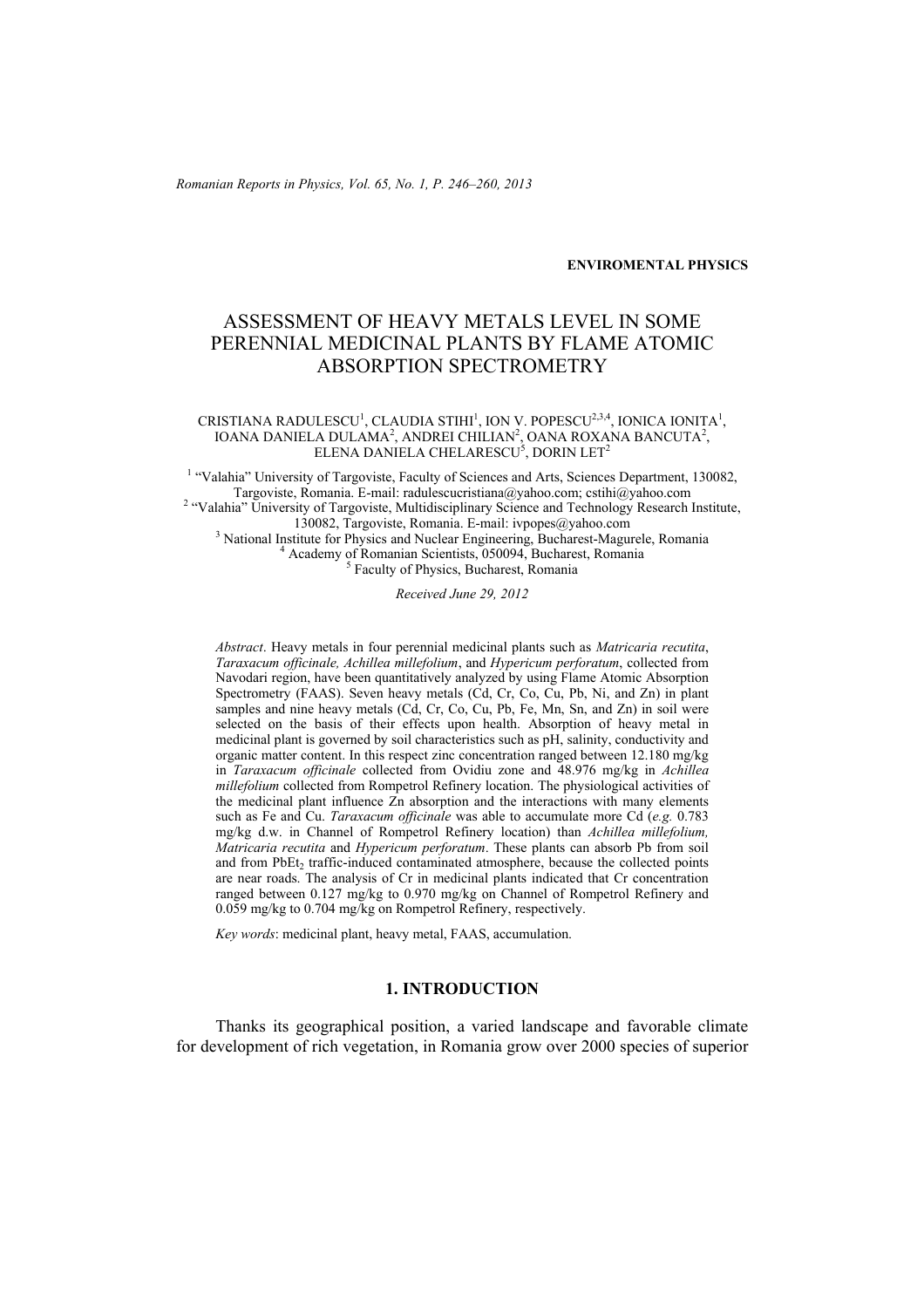plants, from which over 200 have become medicinal plants. Most of these plants, even today, are collected and used by population from Romanian villages. But it is true that the continued commercial exploitation and particulary the anthropogenic pollution led to the disappeareance of many species from their natural habitat. It is well known that heavy metals aerosols pollute soil and herbal plants as well. Sometimes in polluted sites the higher herbal plants, with well therapeutical properties, mostly used by peoples but are often ruderal plants, accumulate aerial heavy metals from the soil as well as intercept the pollutants from atmospheric deposition. Small particulates deposition from air, which can contain some toxic heavy metals, on the leaf surfaces of medicinal plants, may be affected by a variety of factors, including particle size and mass, wind velocity, leaf orientation, moisture level and characteristic reactions which occur at the surface of plant leaves as well. These deposited particles may be washed by rain into the soil, resuspended or retained on plant foliage. The retention degree of metals is influenced by weather conditions, pollutant nature, plant surface characteristics and particle size as well. Several studies [1–4] demonstrated experimentally the significance of foliar accumulation and translocation of air derived metal pollutants. Therefore, the foliar way was found to be of similar importance to the soil-root pathway [1]. In other studies [5–7], the ruderal plants such as *Achillea millefolium* or *Matricaria recutita* are considered as bioaccumulative indicators due to their ability to accumulate metals in high quantities without visible injury. But the mechanism of the toxic metal absorption processes are still unclear. Some heavy metals at low levels are essential micronutrients for plants, but in higher concentrations they may cause metabolic disorders and growth inhibition [8] as well, for some of the medicinal plant species. For example, the response of medicinal plants to copper is a result of exposure to the metal either in the soil or as an aerosol. Copper absorbed by plants, apparently accumulates in roots, even in cases where roots have been damaged by copper toxicity. Copper deficiency can lead to yield loss and disease problems if is reduced chlorophyll content [9]. The excess of copper inhibits a large number of enzymes as well and interferes with several aspects of plant biochemistry, including photosynthesis or pigment synthesis.

Products based on natural medicinal plants enjoy an increasing economic importance in different domains, such as food, pharmaceutical and cosmetic industry. Several of medicinal plants produce specific secondary metabolites, which can detoxify some of toxic heavy metals [9]. Thus, medicinal plants can have nontraditional use (*e.g.* phytoremediation technologies [10, 11]).

In the last decade the practical use of alternative medicine in healing processes showed a continuous increasing tendency. Several species of medicinal plants can be used as supplementary nutrition [12] due to their ability to accumulate some essential elements (*e.g.* Se [13], Zn, and Fe [14]) in the edible parts of these plants (*e.g. Taraxacum officinale*). In the same time some mixtures of medicinal plants are prescribed by the traditional methods for diseases ranging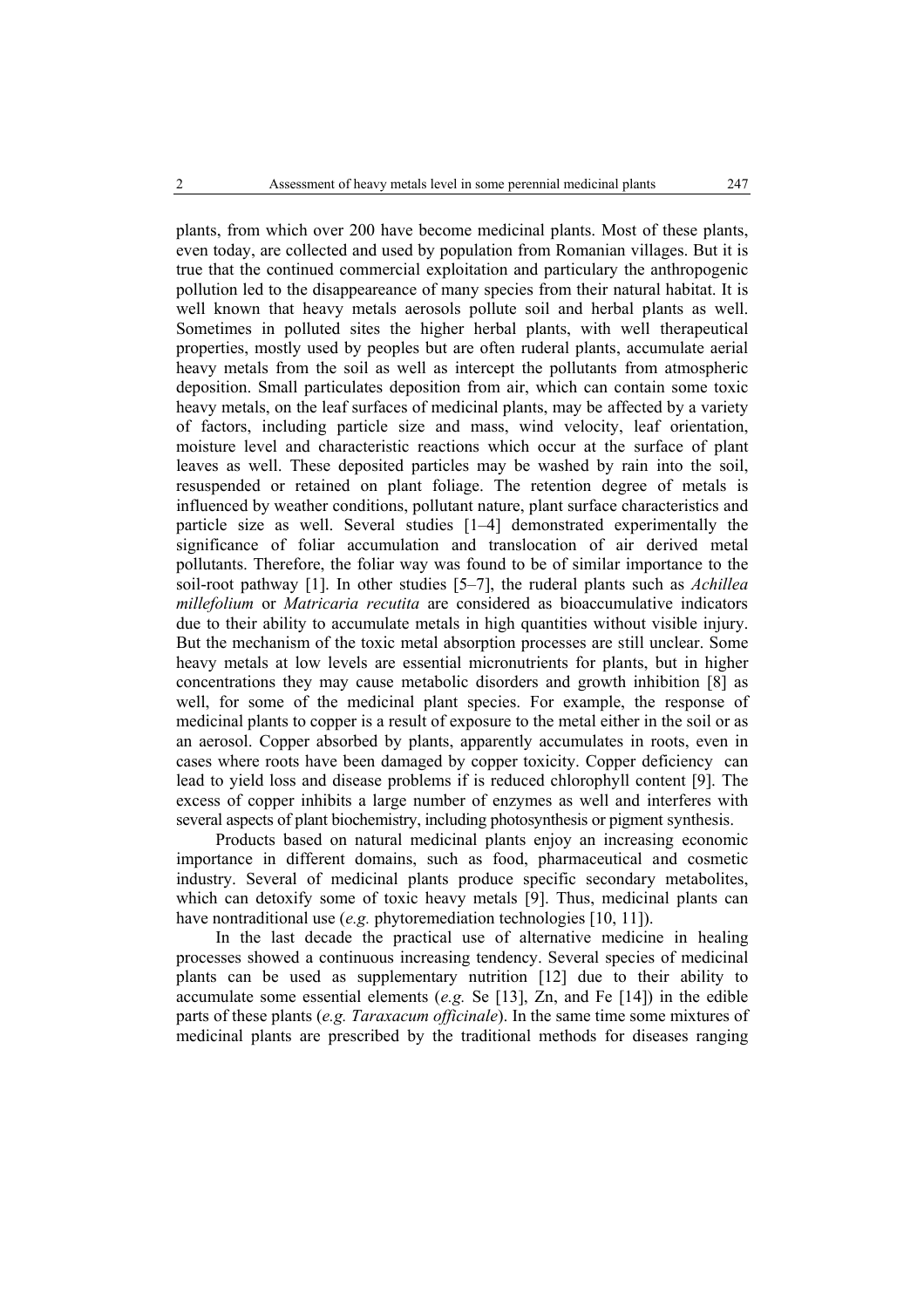from common colds to malaria, arthritis, ulcers, etc. Therefore it should be stressed that the use of medicinal plants has to respect the potential hazard connected with environmental contamination [15], mainly with toxic metals.

The aim of this study was to determine the metal contents of several plants used for several purposes in eastern Romania (Navodari area; Table 1 and Fig. 1) and the soils in which they grew in the period May, 2011 to September, 2011.

The main activities of the Navodari village, but also the main sources of pollution in this region are "Rompetrol" and former "Marway Fertilchim" Chemical Fertilizer Factory. Treatment plant of oil refinery discharged wastewaters into the Black Sea, in the northern of Năvodari. Chemical fertilizer factory was closed, but around the sole remained sections was huge amounts of toxic waste (some radioactive), serious sources of environmental pollution. Moreover, it was discovered that the pipe that leave from the former settling basins of the plant and stops in the see, still flows water with phosphogypsum. In 2008, the National Commission for Control of Nuclear Activities (CNCAN) concluded that the phosphogypsum deposits which are located inside of the factory, have a radioactive content which exceeding the normal range. In addition to the phosphogypsum waste (2.5 million tones in settling basins), on the plant land still is 5 tonnes of sulfuric acid sludge deposited on the bottom collector basins, almost 100 tons of pyrite ash, and over 120 tons of vanadium catalysts, which still existed in contact stoves. These sources are toxic for peoples and potentially polluted sources for environment. However, these anthropogenic activities, auto traffic and its effects on environment can be showed by medicinal plants which can respond at the pollution degree of the region in the changing climatic conditions. Invariably this pollution, directly affects the population from this region. These plants could potentially be either dangerous or useful for humans who are consuming medicinal plants or to animals feeding on these economically important plants.

## **2. MATERIALS AND METHODS**

## 2.1. MATERIALS

All selected plants for this study are perennials and grow in different areas without special growth conditions, being used in herbal treatment of several diseases by the Romanian peoples. It was chosen the Navodari area because here was observed an increasing of the peoples, due to the development of oil platform, chemical industry and not lastly this zone has become a searched tourist destination at the Black Sea.

Trace elements in several perennial plants such as *Matricaria recutita* (Chamomilla), *Taraxacum officinale* (Dandelion), *Achillea millefolium*, and *Hypericum perforatum* were analyzed in this study by using Flame Atomic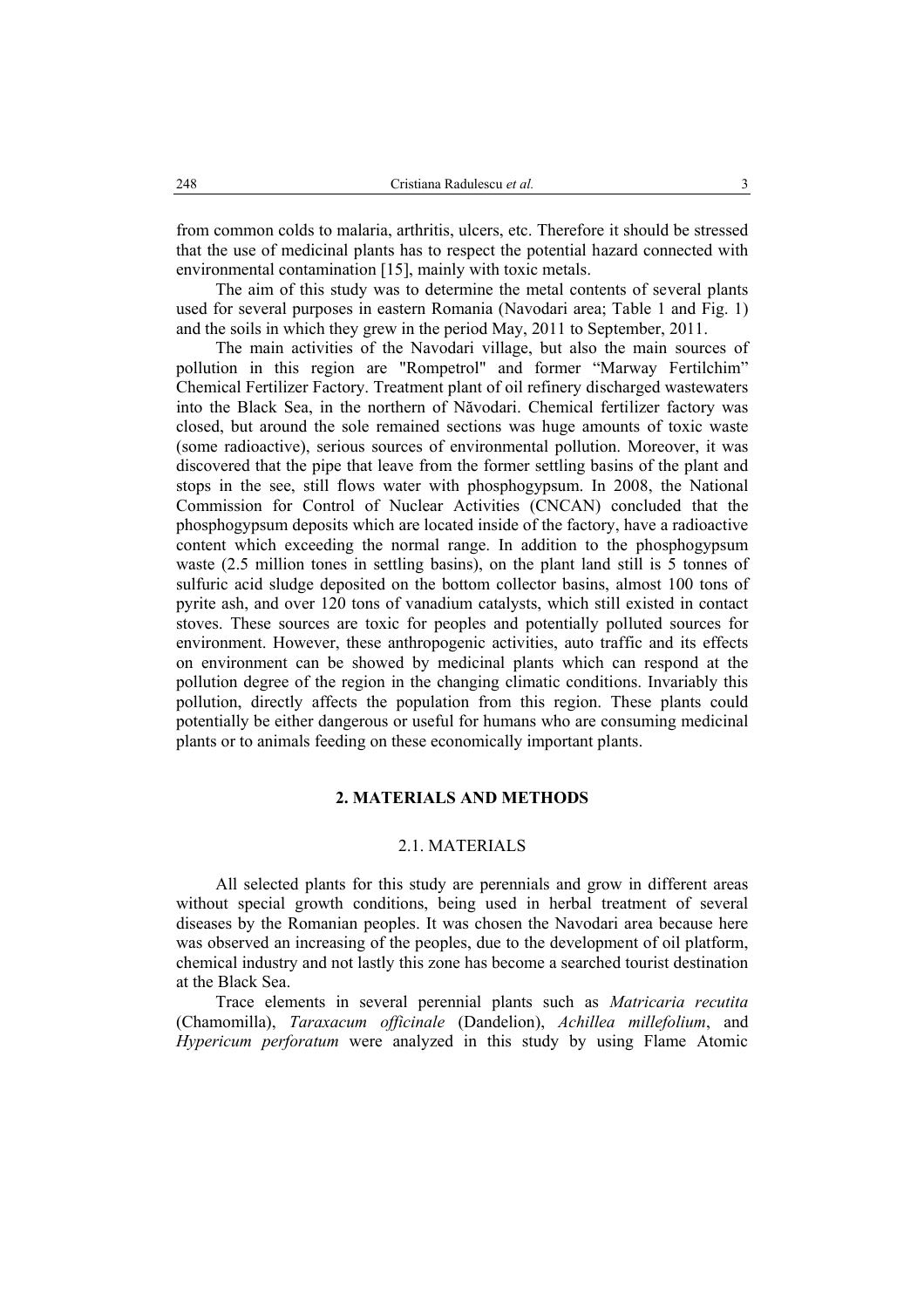Absorption Spectrometry (FAAS). The reason to choose these species was those are common plants, and can be found anywhere, in uncultivated areas, on fields, on road edges and so on. Aerial heavy metal deposit are taken up from the soil by plants via their root system and translocated to other regions of the plant (leaves and flowers). In this respect, all samples were collected as mixture leaves and flowers  $(n = 5)$ , in the period May–September, 2011.

The chamomile (family *Asteraceae*) stem, reaching growing up to 60 cm, is striated and ramified at its base, and each branch has small leaves and flowers. Chamomile flowers contain: essential oils (etheric oil: 0.38 - 0.81%), vitamins B1 and C, mineral substances (phosphorus, potassium, silicon, iron, manganese, calcium, copper, lead, zinc, zirconium), glucides, lipids (in small quantities) and acids [8]. The plant has calming, analgesic, disinfecting and antiseptic, antispasmotic and tonic actions. Externally, chamomile has cicatrizing, emollient and anti-inflammatory effects.

*Taraxacum officinale* (family *Asteraceae*) grows from generally unbranched roots and produces one to more than ten stems that were between 40 to 70 cm tall according with the collected period. The leaf margins are typically shallowly lobed to deeply lobed and often lacerate or toothed with sharp or dull teeth. The florets number 40 to over 100 per head, having corollas that are yellow or orange-yellow in color [8]. The leaves of *Taraxacum officinale* (called dandelion greens) can be eaten cooked or raw in various forms, such as in soup or salad. The leaves are high in vitamin A, vitamin C and iron, carrying more iron and calcium than spinach [8]. Dandelion flowers can be used to make dandelion wine.

It is well known that, in traditional medicine, the *Achillea millefolium* (family Asteraceae) has a diaphoretic, astringent, tonic, stimulant and mild aromatic effect. It contains isovaleric acid, salicylic acid, asparagin, sterols, flavonoids, bitters, tannins, and coumarins [8]. The flowers of *Achillea millefolium* are used to treat various allergic mucus problems (due to the anti-allergenic compounds can be extracted from the flowers by steam distillation), including hay fever. Also, the dark blue essential oil, extracted by steam distillation of the flowers, is generally used as an anti-inflammatory. The collected leaves of *Achillea millefolium* have varying degrees of hairiness. The leaves had 5–20 cm long, bipinnate or tripinnate, almost feathery, and were arranged spirally on the stems.

The leaves of *Hypericum perforatum* (family *Hypericaceae*) are yellow-green in color, with transparent dots throughout the tissue and occasionally with a few black dots on the lower surface. Their flowers measures up to 2.5 cm across, have five petals, and are colored bright yellow with conspicuous black dots.

The unwashed leaves and flowers mixture of plant samples were dried at 600°C in 24 hours. Soil samples have been dried at 700°C in 24 hours as well. After drying the solid samples have been grinded until to fine powder and weighed in order to digestion.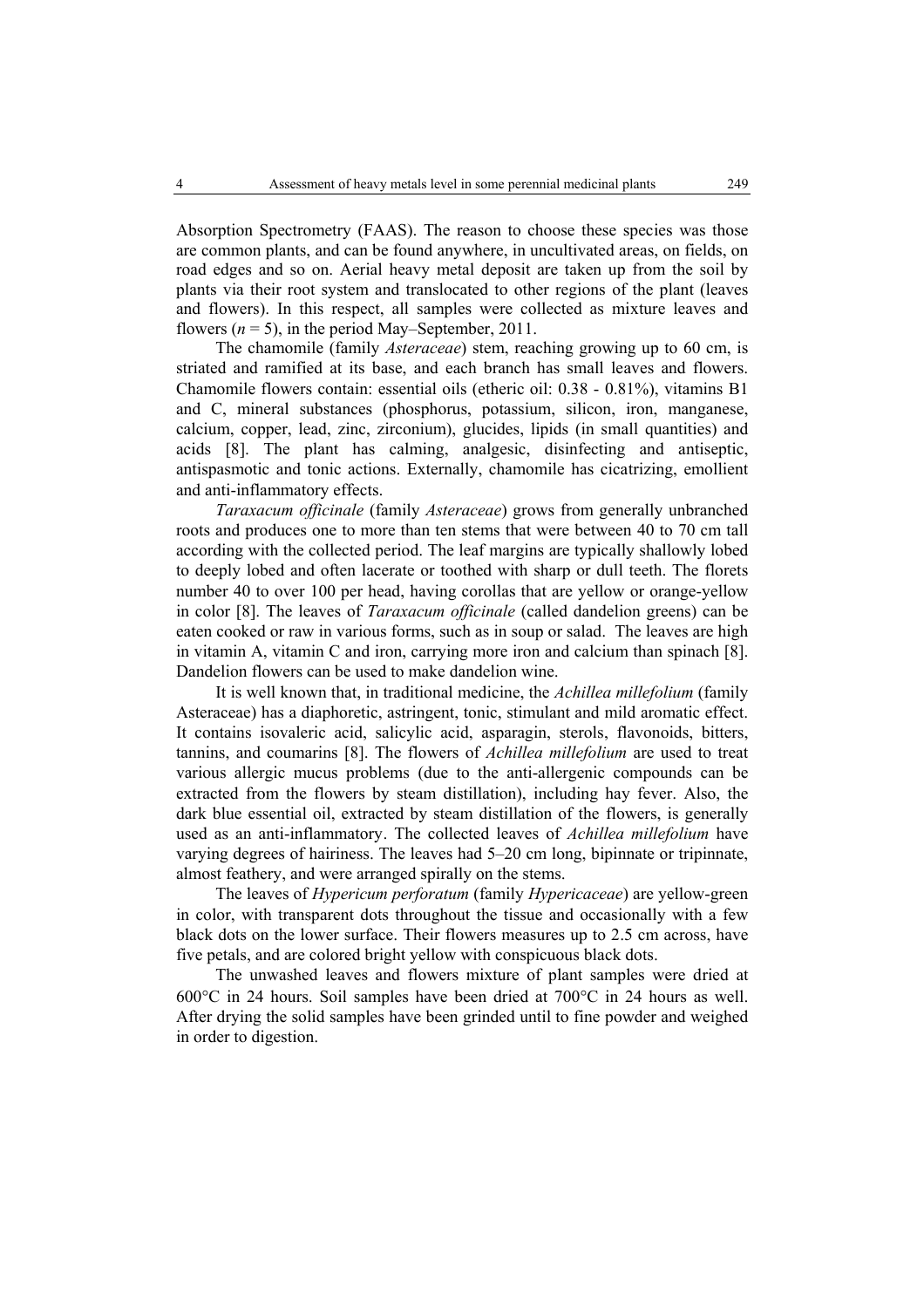The chemicals included nitric acid (65% Aldrich), hydrochloric acid (37% Fluka), hydrogen peroxide (30% Fluka), and potassium chloride (Aldrich) are used for digestion. Distilled deionised water with a rezistivity better than 17.5 MΩcm was used for sample dilution. The solutions used for calibration of FAAS were prepared from standard solution (Merck) of the studied elements.

## 2.2. METHODS

#### **2.2.1. Sample Preparation**

Dried plant samples were digested in an acid solution using a Berghoff MWS-2 microwave digestion system. Dried samples (200 mg) were introduced into the digestion vessels; then 8 mL nitric acid and 10 mL hydrogen peroxide were added. After digestion time (30 min) the vessels were cooled at room temperature and then each solution volume was made up to 50 mL for each sample using deionised water. Certified Standard Reference Material SRM 1515 (Apple Leaves) from the National Institute of Standards and Technologies was used to verify the obtained values.

Dried soil samples (500 mg) were introduced into the digestion vessels and then 3 mL nitric acid and 9 mL hydrochloric acid (aqua regia) were added. After digestion time (60 min) the vessels were cooled at room temperature and then each solution volume was made up to 50 mL for each sample using deionised water. Certified Standard Reference Material SRM 2710 and 2711 (Montana Soil) for soil was used, too.

## **2.2.2. Flame Atomic Absorption Spectrometry**

The elemental content of samples was determined by Flame Atomic Absorption Spectrometry (FAAS). The Cu, Cd, Cr, Co, Ni, Zn and Pb elements from samples were determined by using an AVANTA GBC flame atomic absorption spectrometer with hollow cathode lamps, which provide a good sensitivity and requires less sample volume [16-23]. Due to the specificity of this spectrometer, the obtained results are accurate and seldom require confirmation.

Determination of elemental concentrations in medicinal plants samples and their substrate were performed using the method of calibration curve according to the absorber concentration. Several solutions of different known concentrations have been prepared and the elemental concentration in unknown sample was determined by extrapolation from the calibration curve. All samples concentrations were reported as mg/kg dry weight of material.

In this study to estimate the analytical precession and accuracy and to assure the proper quality of analytical results, some necessary requirements were performed. Analysis of duplicate samples was performed. Also, replication improves the quality of the results and provides a measure of their reliability. Blank and standard solutions have been used to calibrate the devices. A typical set of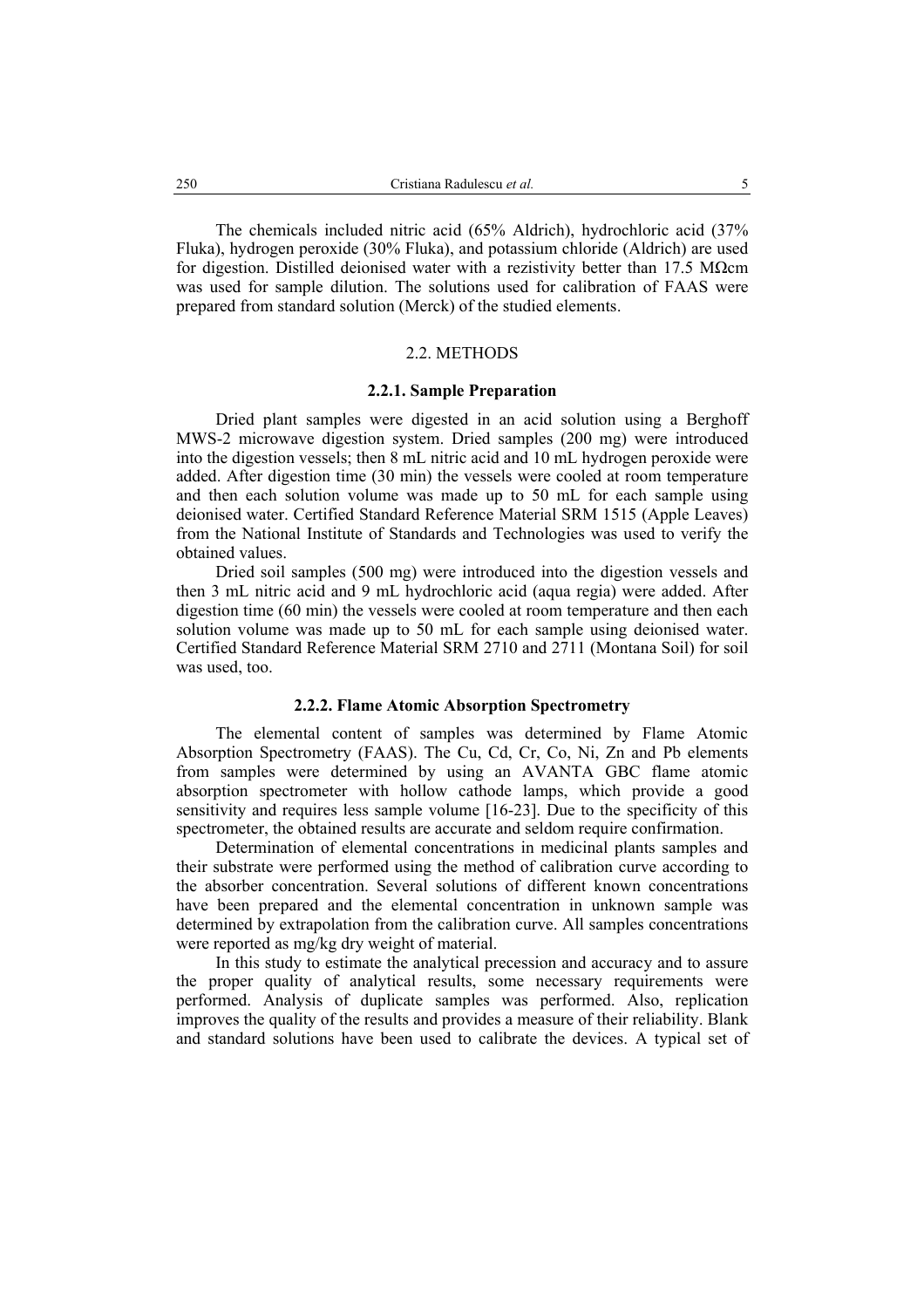standard calibration curves with good linear regression and better relative standard deviations that were employed to measure the concentration of heavy metals in mushrooms and their substrate samples. Also, periodic testing of standard solutions to verify of reliability of the measuring apparatus was achieved. Accuracy has been checked using quality control test for medicinal plant and their substrate to show the degree of agreement between the standard values and measured values, the difference was less than 5%.

## **2.2.3. pH and conductivity of soil**

The pH of solid substrate was determined according to ISO 10390:2005 method. The solid samples (weight 10 g) were treated with 50 ml KCl 0.1N, under stirring for 30 min. After, 1 hour, the pH for the each sample was measured with a pH meter Consort P501 at room temperature. Electrical conductivity was measured in saturated extract of soil using HACH CO150 apparatus.

# **3. RESULTS AND DISCUSSION**

Seven metals including Pb, Cr, Cd, Ni, Cu, Zn and Co were analysed in *Matricaria recutita* (Chamomilla), *Taraxacum officinale* (Dandelion), *Achillea millefolium*, and *Hypericum perforatum* perennial medicinal plants. The same metals, and in addition Mn and Sn, in soil samples from selected zones of Navodari, Romania (Table 1 and Fig. 1) were determined by FAAS.

The characteristics of soil including pH and conductivity were measured. The pH of examined soil samples was moderately basic. The result showed that the mean pH were between 7.44 and 7.82. The smaller values of pH were observed in samples collected from Rompetrol Refinery area  $(S\ 5, \ S\ 15, \ S\ 25, \ S\ 35)$  thus resulting a weak basic character for these soils. For electrical conductivity, the measured conductivities of the water-extracted soils indicate the relative watersoluble salt content of the soil. The mean conductivity values of the waterextracted soil were between 12.67 and 12.91 mS (Table 2).

| Code            |                                                | <b>Coordinates</b> | Sampling area                        |  |  |  |
|-----------------|------------------------------------------------|--------------------|--------------------------------------|--|--|--|
|                 | Longitude                                      | Latitude           |                                      |  |  |  |
| Pm <sub>1</sub> | 44°21'03.89"                                   | 28°39'14.04"       | Channel of Rompetrol Refinery        |  |  |  |
| Pm <sub>2</sub> | 28°38'19.26"<br>44°20'24.69"                   |                    | Rompetrol Refinery zone              |  |  |  |
| Pm <sub>3</sub> | $44^{\circ}21'14.61"$<br>$28^{\circ}40'10.67"$ |                    | Lake Corbu to Refinery               |  |  |  |
| Pm <sub>4</sub> | 44°20'00.65"                                   | 28°37'34.00"       | Lake Taşaul to Refinery              |  |  |  |
| Pm <sub>5</sub> | 44°18'40.29"                                   | 28°35'32.56"       | The former Chemical Plant            |  |  |  |
| Pm <sub>6</sub> | $44^{\circ}15'53.63"$                          | 28°33'50.17"       | Ovidiu zone                          |  |  |  |
| Pm <sub>7</sub> | 44°12'55.77"                                   | 28°38'0.11"        | Mamaia - Lake Tăbăcăriei             |  |  |  |
| Pm <sub>8</sub> | 44°16'50.88"<br>28°35'36.69"                   |                    | Lake Siutghiol to the Chemical Plant |  |  |  |

*Table 1* 

Sampling area (Navodari)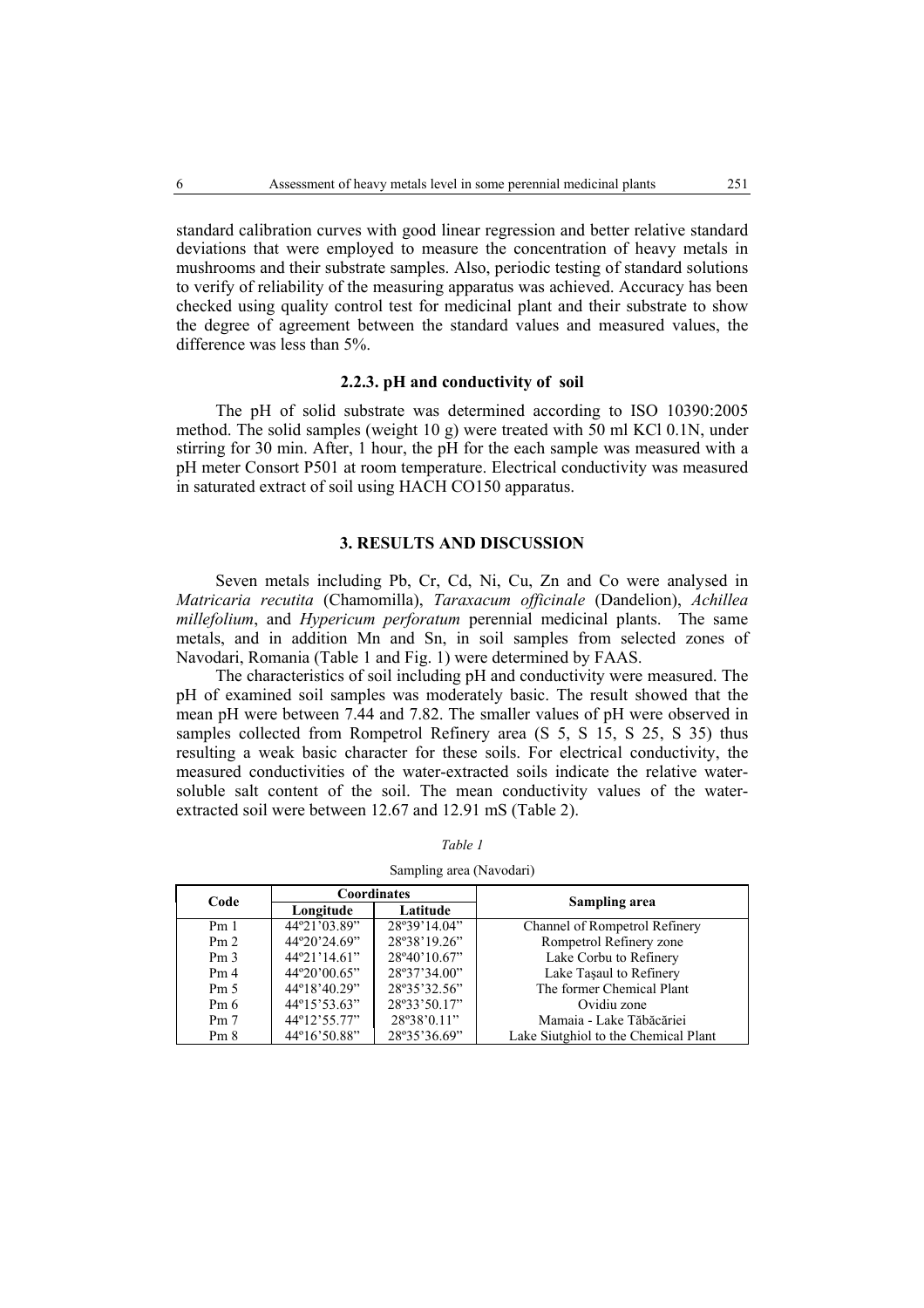*Table 2* 

| Sampling area (Navodari) |      |                          |              |  |  |  |  |  |
|--------------------------|------|--------------------------|--------------|--|--|--|--|--|
| Soil sample              | pН   | <b>Conductivity [mS]</b> | Salinity [‰] |  |  |  |  |  |
| $S5$ (Pm 1)              | 7.72 | 12.67                    | 7.3          |  |  |  |  |  |
| $S10$ (Pm 2)             | 7.44 | 12.72                    | 7.3          |  |  |  |  |  |
| $S15$ (Pm 3)             | 7.63 | 12.91                    | 7.3          |  |  |  |  |  |
| $S20$ (Pm 4)             | 7.49 | 12.85                    | 7.3          |  |  |  |  |  |
| $S25$ (Pm 5)             | 7.82 | 12.74                    | 7.3          |  |  |  |  |  |
| S30 (Pm 6)               | 7.74 | 12.71                    | 7.3          |  |  |  |  |  |
| S35 (Pm 7)               | 7.82 | 12.73                    | 7.4          |  |  |  |  |  |
| S40 (Pm 8)               | 7.53 | 12.69                    | 7.3          |  |  |  |  |  |



Fig. 1 – The arrangement of sampling point.

 $Pm<sub>7</sub>$ 

Several studies [24-26] have demonstrated that pH, conductivity and salinity of the soil influence the absorption and migration of toxic metals (*e.g.* chromium, lead, copper, cadmium, zinc, etc.) from soil in medicinal plants. These metals in small quantities ensure a good functioning of plant metabolism but are toxic in high concentration. It is well known [9] that acidic soils increase the absorption of metals in plants.

In this study, the analyses of soil samples collected from Navodari region  $(Pm1 - Pm8)$  shown that the pH is weakly basic  $(Pm1 - Pm4)$  or moderate basic (Pm5 – Pm8), and it can concluded that in monitored area is expected a lower concentration of heavy metals in plant samples.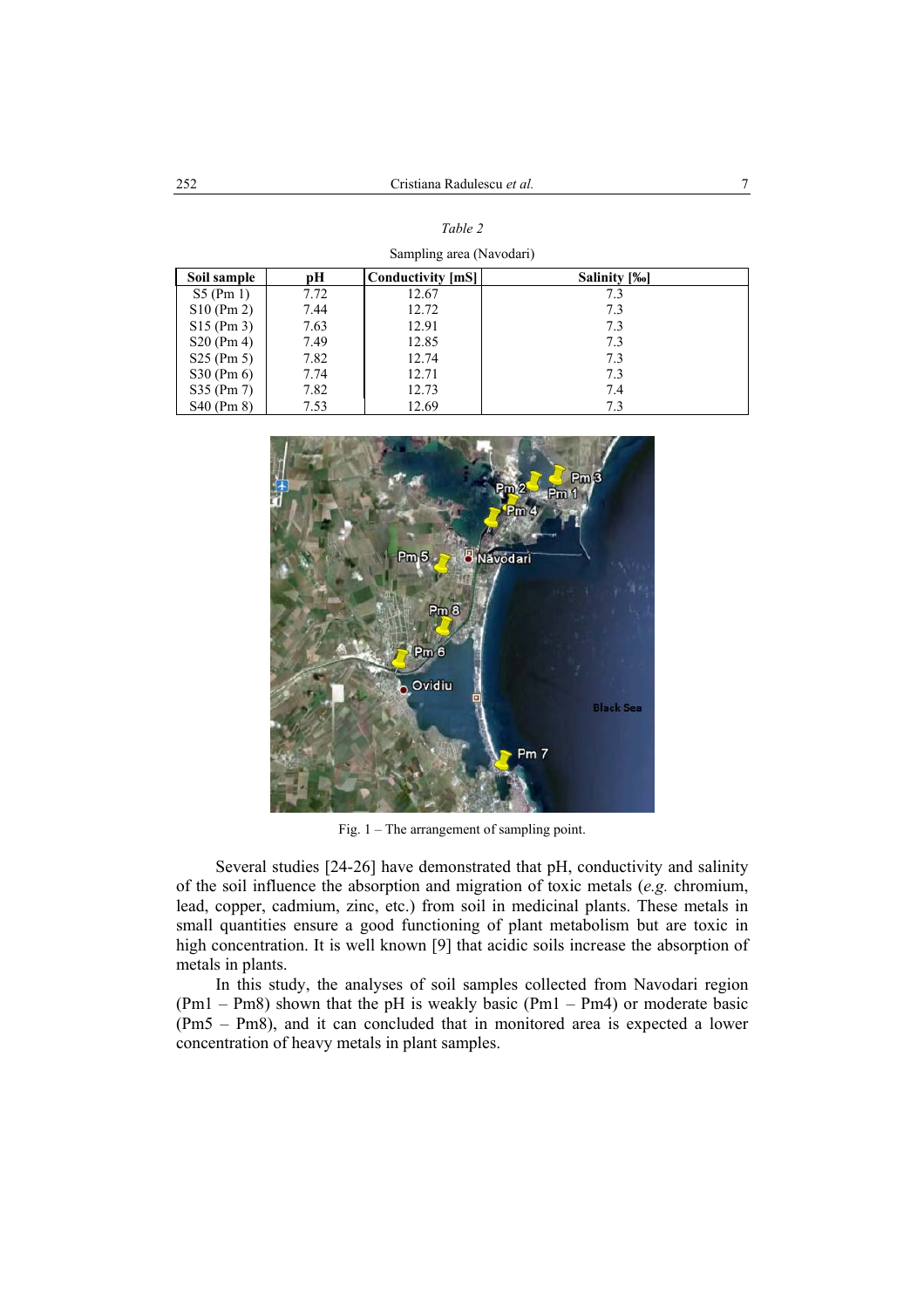In Table 3 are presented the mean concentrations and relative standard deviation (RSD) of several metals in perennial medicinal plant (*Matricaria recutita* – Ct1, Ct6, Ct11, Ct16, Ct21, Ct26, Ct31, Ct36), *Taraxacum officinale* – Ct2, Ct7, Ct12, Ct17, Ct22, Ct27, Ct32, Ct37, *Achillea millefolium* – Ct3, Ct8, Ct13, Ct18, Ct23, Ct28, Ct33, Ct38, and *Hypericum perforatum* – Ct4, Ct9, Ct14, Ct19, Ct24, Ct29, Ct34, Ct39) collected from Navodari polluted zone (Pm1 – Pm8) from May to September, 2011.

It is very important to estimate the effects of heavy metals on plants since they are influenced by other elements. These interactions would include antagonism and synergism.

Absorption of heavy metal in medicinal plant is governed by soil characteristics such as pH, salinity, conductivity and organic matter content. In this respect, high levels of heavy metals in the soil (Table 4) do not indicate similar high concentrations in plants (Table 3). The extent of accumulation and toxic level will depend on the perennial plant and analyzed heavy metal. The high concentration obtained for Pb, Cd and Cu (Table 3) by *Achillea millefolium* and *Matricaria recutita* in analyzed region, concluded that Cu and Pb concentrations of these plants must be correlated with deposition of toxic particulate matter from polluted air but not with soil concentrations. In contrast, Ni and Co content in selected medicinal plants was correlated with deposition and soil content. The environmental factors including atmosphere and pollution, season of collection sample (end of spring, summer and beginning of autumn), age of plant (depending of season) and soil conditions (arid summer in 2011 and late summer in September 2011) in which plant grows influence the concentration of elements in plants. In Fig. 2 are presented the concentration of several metals in selected species.

| in some medicinal plants (Navodari) |      |                                 |       |        |        |    |       |                |  |  |
|-------------------------------------|------|---------------------------------|-------|--------|--------|----|-------|----------------|--|--|
| <b>Sample</b><br>$(n=5)$            | Code | Metal concentration [mg/kg d.w] |       |        |        |    |       |                |  |  |
|                                     |      | Cu                              | Ni    | Pb     | Zn     | Co | Cr    | C <sub>d</sub> |  |  |
| Ct1                                 | Pm1  | 3.589                           | 0.371 | 13.050 | 17.993 | nd | 0.970 | 0.525          |  |  |
| Ct2                                 |      | 1.441                           | 0.223 | 11.921 | 15.592 | nd | 0.432 | 0.783          |  |  |
| Ct3                                 |      | 8.219                           | 0.514 | 14.467 | 44.861 | nd | 0.720 | 0.672          |  |  |
| Ct4                                 |      | 4.029                           | 0.462 | 13.696 | 42.697 | nd | 0.127 | 0.637          |  |  |
| Ct6                                 |      | 3.831                           | 1.105 | 18.805 | 38.365 | nd | 0.704 | 0.447          |  |  |
| $Ct$ 7                              |      | 2.270                           | 0.194 | 11.016 | 29.890 | nd | 0.419 | 0.765          |  |  |
| Ct8                                 | Pm2  | 5.731                           | 0.996 | 12.011 | 48.976 | nd | 0.059 | 0.391          |  |  |
| Ct9                                 |      | 0.976                           | 0.755 | 11.884 | 26.095 | nd | 0.282 | 0.247          |  |  |

*Table 3*  The mean concentration values (5 month) of several elements [mg/kg]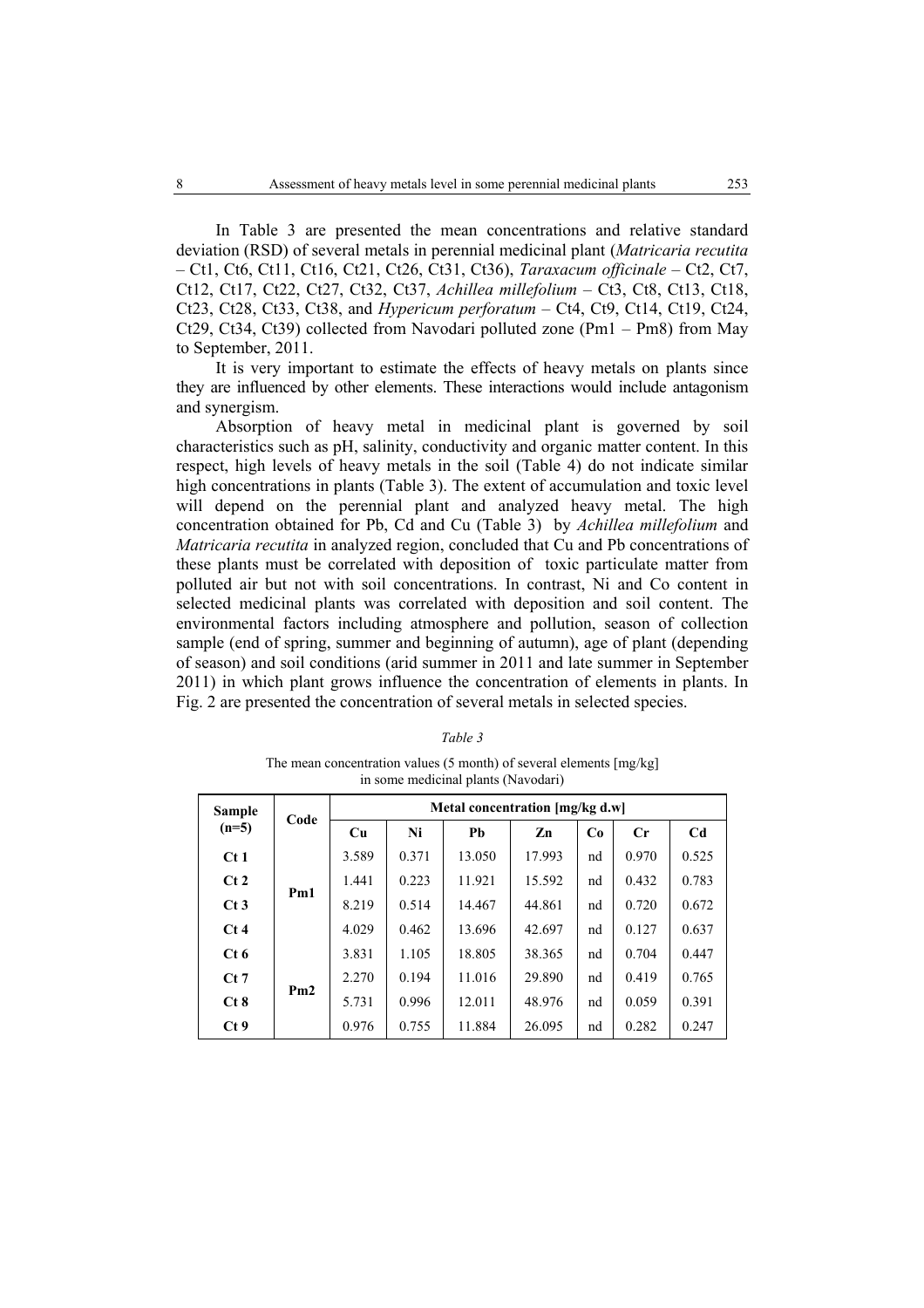|                           |                 |                        |                       |                        |                        |                         |                        | Table 3 (continued)    |
|---------------------------|-----------------|------------------------|-----------------------|------------------------|------------------------|-------------------------|------------------------|------------------------|
| Ct11                      |                 | 7.386                  | 0.189                 | 13.787                 | 17.992                 | 0.019                   | 0.019                  | 0.279                  |
| Ct12                      |                 | 7.752                  | 0.211                 | 2.180                  | 16.914                 | 0.024                   | 0.003                  | 0.311                  |
| Ct13                      | Pm <sub>3</sub> | 7.012                  | 0.271                 | 9.228                  | 18.127                 | 0.001                   | 0.002                  | 0.208                  |
| Ct14                      |                 | 11.887                 | 0.315                 | 12.550                 | 24.600                 | 0.047                   | 0.005                  | 0.211                  |
| Ct16                      |                 | 8.056                  | 0.496                 | 2.274                  | 20.450                 | 0.025                   | nd                     | 0.011                  |
| Ct17                      |                 | 5.179                  | 0.211                 | 2.198                  | 12.660                 | 0.008                   | nd                     | 0.101                  |
| Ct18                      | Pm4             | 3.634                  | 0.173                 | 5.833                  | 23.847                 | 0.036                   | nd                     | 0.021                  |
| Ct19                      |                 | 20.547                 | 0.196                 | 3.027                  | 24.510                 | 0.047                   | 0.002                  | 0.036                  |
| Ct21                      |                 | 14.130                 | 0.322                 | 25.632                 | 25.037                 | 0.025                   | nd                     | 0.021                  |
| Ct22                      |                 | 12.723                 | 0.313                 | 13.728                 | 35.491                 | 0.022                   | 0.002                  | 0.008                  |
| Ct23                      | Pm5             | 9.822                  | 0.235                 | 12.989                 | 30.363                 | 0.018                   | 0.003                  | 0.011                  |
| Ct24                      |                 | 12.110                 | 0.246                 | 20.966                 | 33.946                 | 0.017                   | 0.002                  | 0.009                  |
| Ct26                      |                 | 13.447                 | 0.214                 | 23.445                 | 25.062                 | 0.018                   | 0.002                  | 0.017                  |
| Ct27                      | Pm <sub>6</sub> | 11.860                 | 0.297                 | 8.349                  | 12.180                 | 0.004                   | 0.001                  | 0.005                  |
| Ct28                      |                 | 7.391                  | 0.222                 | 16.208                 | 24.389                 | 0.029                   | nd                     | 0.021                  |
| Ct29                      |                 | 16.028                 | 0.267                 | 18.661                 | 25.606                 | 0.025                   | nd                     | 0.081                  |
| Ct31                      |                 | 15.096                 | 0.288                 | 10.951                 | 31.007                 | 0.019                   | nd                     | 0.091                  |
| Ct32                      | Pm7             | 13.838                 | 0.261                 | 8.283                  | 25.430                 | 0.080                   | nd                     | 0.072                  |
| Ct33                      |                 | 9.133                  | 0.233                 | 14.877                 | 22.265                 | 0.093                   | 0.001                  | 0.043                  |
| Ct34                      |                 | 12.500                 | 0.301                 | 14.167                 | 33.634                 | 0.013                   | nd                     | 0.061                  |
| Ct36                      |                 | 15.206                 | 0.257                 | 13.471                 | 27.200                 | 0.002                   | 0.001                  | 0.025                  |
| $Ct$ 37                   | Pm <sub>8</sub> | 13.674                 | 0.189                 | 9.593                  | 24.614                 | 0.013                   | 0.001                  | 0.035                  |
| Ct38                      |                 | 9.611                  | 0.234                 | 19.080                 | 27.193                 | 0.046                   | 0.001                  | 0.033                  |
| $Ct$ 39<br><b>RSD</b> [%] |                 | 16.360<br>$0.1 - 1.48$ | 0.217<br>$0.1 - 0.52$ | 25.492<br>$0.1 - 1.27$ | 27.663<br>$0.1 - 0.77$ | 0.010<br>$0.001 - 0.03$ | 0.001<br>$0.00 - 0.01$ | 0.014<br>$0.01 - 0.07$ |
|                           |                 |                        |                       |                        |                        |                         |                        |                        |

A higher concentration of Zn was observed in all analyzed plants, especially in summer months, depending by the climatic condition (August was a raining period and was possible that increase the accumulation of zinc in soil). Plants have absorbed Zn as  $Zn^{2+}$ , Zn being widely distributed in soils. Zinc concentration ranged between 12.180 mg/kg in *Taraxacum officinale* collected from Ovidiu zone (Pm6) and 48.976 mg/kg in *Achillea millefolium* collected from Rompetrol Refinery location (Pm2) (Table 3). The physiological activities of the medicinal plant influence Zn absorption and the interactions with many elements such as Fe and Cu. These elements play a vital role in the formation of secondary metabolites [27] which are responsible for pharmacological actions of medicinal plants.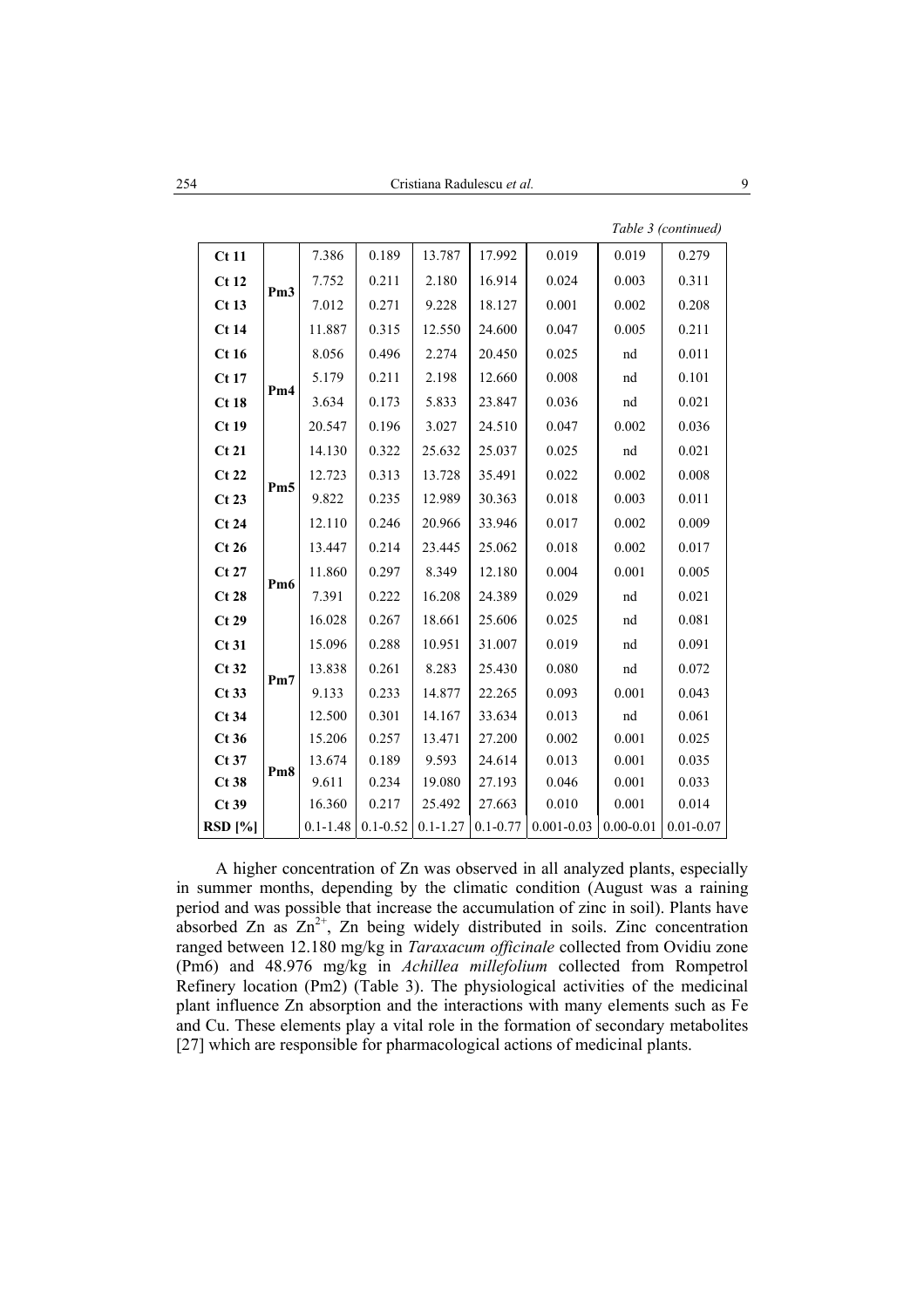



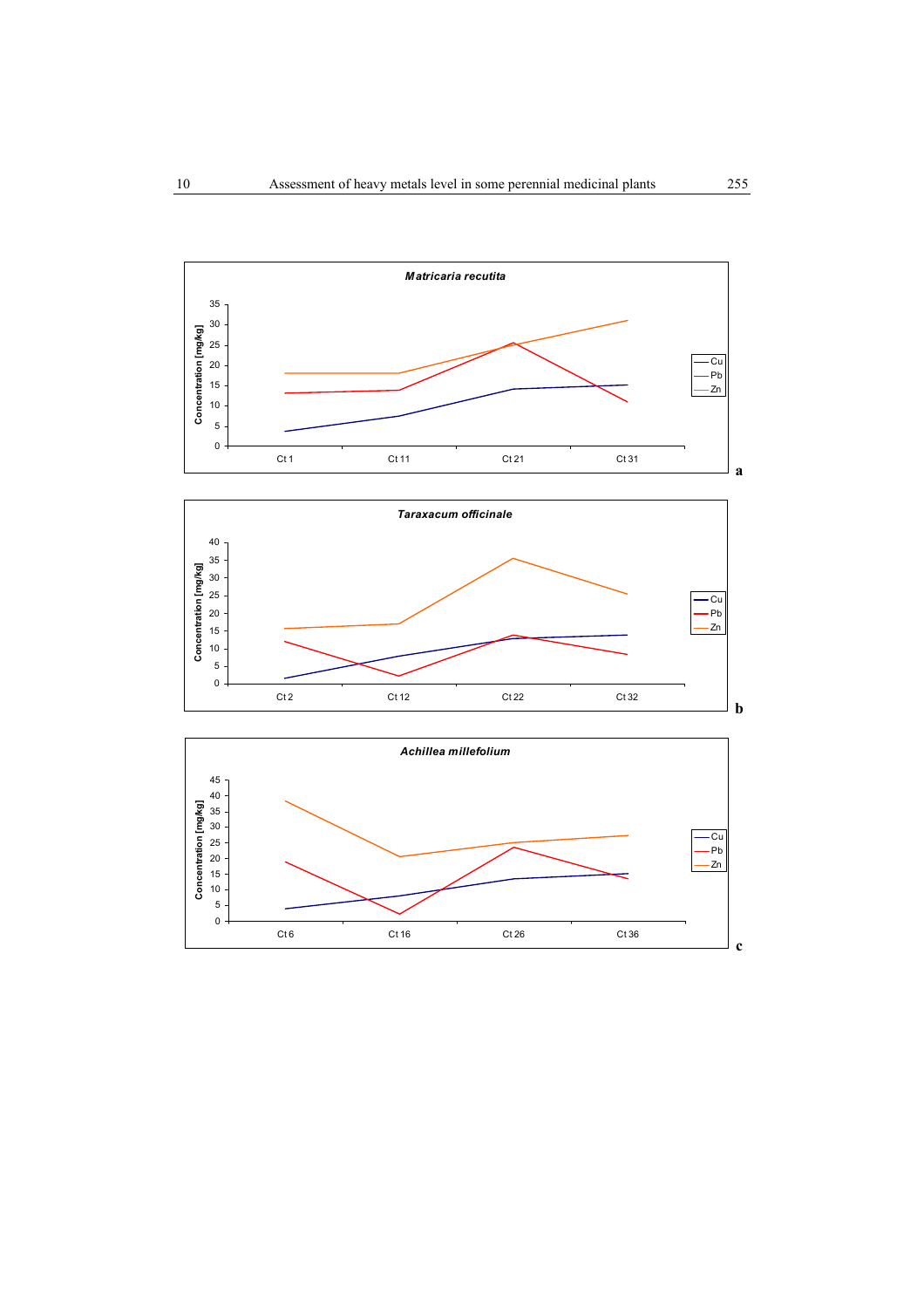

Fig. 2 – Cu, Pb and Zn concentration in collected medicinal plants: a) *Matricaria recutita*; b) *Taraxacum officinale*; c) *Achillea millefolium*; d) *Hypericum perforatum*.

Availability and uptake of Cu (Table 3) in medicinal plant (leaves and flowers) are affected by interaction with other trace metals as well as by the concentration and type of major nutrients, such as Fe, Ca, Mg, K, P and Zn. Demands for copper is changed during the growth of a plant, with resultant changes in uptake and potential changes in tissue concentrations. Copper deficiency can lead to yield loss and disease problems in had reduced chlorophyll content of medicinal plants. Chloroplast structure of leaves can be affected by a low concentration in copper (e.g. Pm2 location, *Matricaria recutita* has 0.831 mg/kg Cu concentration and *Hypericum perforatum* has 0.976 mg/kg Cu content as mean of five month). In other locations such as Pm4 – Pm8 the copper concentration ranged between 16.360 mg/kg (Pm8) to 20.547 mg/kg (Pm4) in *Hypericum perforatum* and it was observed an inhibition process of pollen germination. The concentration of Cd and Pb may depend on the sampling location. As can be seen from the data in Table 3, spatial variability is particularly high in elements which show different degrees of bioavailability depending on sampling parameters. Heavy metals may also show high spatial variability depending on the pattern of emission sources and processes of transportation prevailing in the atmosphere and in deposition. Among the heavy metals, Pb and Cd concentrations are higher in samples collected from traffic areas (Pm1 –Pm3 and Pm5 – Pm8). The concentration of Cd in medicinal plants is related to its level in the soil and its bioavailability. All collected plants which grow in contaminated soil, such as Rompetrol Refinery zone (Pm1, Pm2 and Pm3), present higher concentrations of Cd than those with lower concentration in Cd (Pm4 – Pm8). *Taraxacum officinale* is able to accumulate more Cd (e.g. 0.783 mg/kg d.w. in Pm1 location) than *Achillea millefolium*, *Matricaria recutita* and *Hypericum perforatum* (Table 3). Selected medicinal plants can absorb Pb (Table 3) from soil and from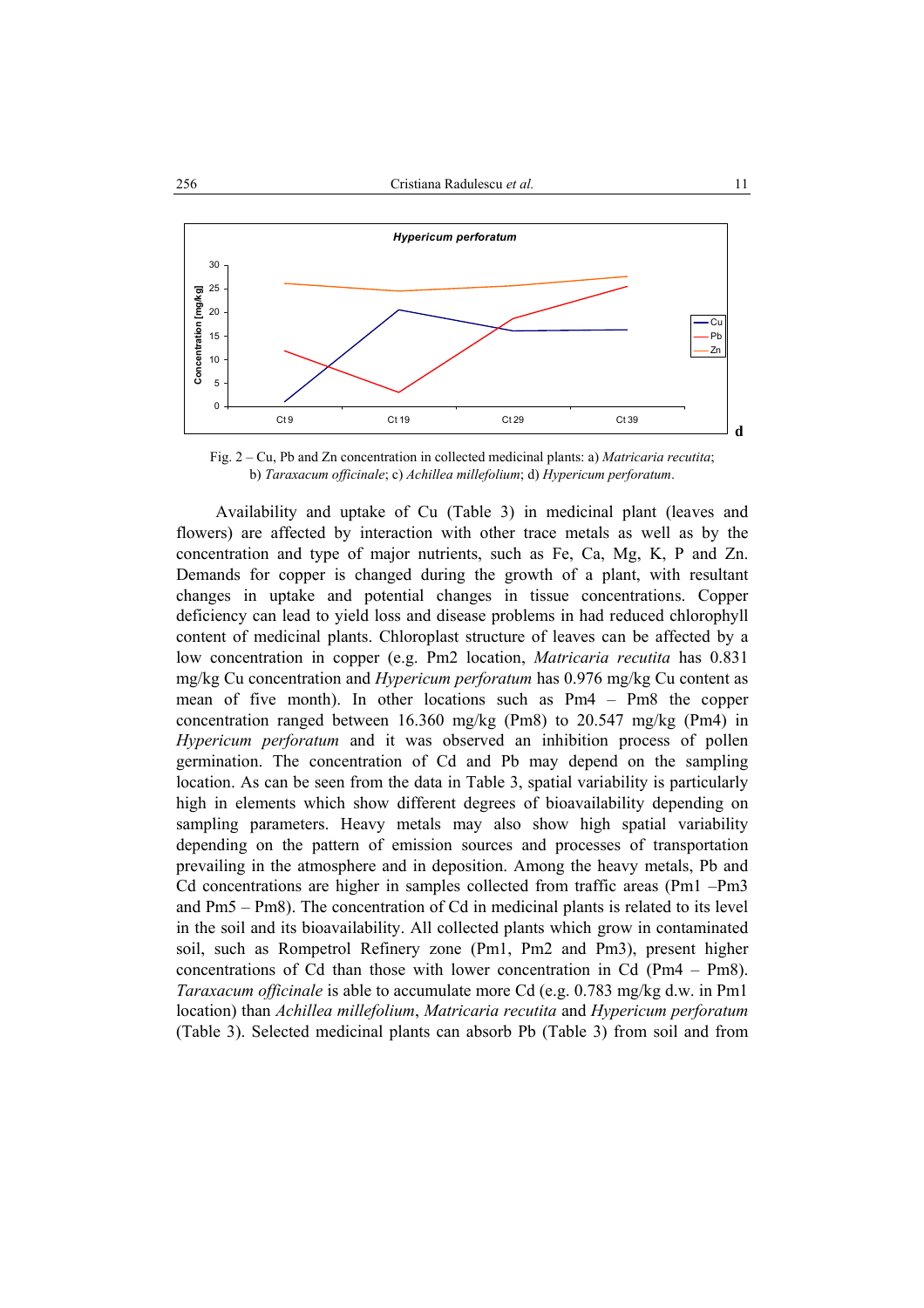PbEt2 traffic-induced contaminated atmosphere, because the collected points are near roads (except the point Pm4). It can say that this source was responsible for more than 90% of total Pb emissions into the atmosphere, in studied points, especially in Pm5 – Pm8. The analysis of Cr in the sampled medicinal plants indicated (Table 3) that Cr concentration ranged between 0.127 mg/kg to 0.970 mg/kg in Pm1 zone (Channel of Rompetrol Refinery) and 0.059 mg/kg to 0.704 mg/kg in Pm2 location (Rompetrol Refinery), respectively. The concentration of Cr in the other locations (Pm3 – Pm8) is mostly undetectable (nd) by FAAS, being in the order of ppb. Also, the concentration of Ni and Co (which certainly interfere) are very lower or undetectable (especially at Co), as can see in Table 3.

Soil pH is important in controlling bioavailability and uptake, tissue metal levels generally decreasing with increasing pH. From Table 4 it can see that elevated levels of soil copper can be associated with reduced iron uptake, apparently a result of metal-metal competition. It should be noted that in sampling point of Rompetrol Refinery area, the concentrations of Fe, Cu and Pb are constant, during the monitored period, and in the Chemical Plant Factory area these concentrations vary between sampling periods. From Table 4 and Figs. 3, 4 and 5, it can observe that is some easy exceeding of several heavy metal concentrations (Pb, Cd, Zn and Cu depending by sampling points) according with normal levels of Romanian Order no 756/1997, but without reaching the maximum level.

|                                   | <b>Location Soil sample</b> | pН    | Metals concentration [mg/kg d.w.]                                                   |                            |                |                |                    |                                                       |      |     |         |
|-----------------------------------|-----------------------------|-------|-------------------------------------------------------------------------------------|----------------------------|----------------|----------------|--------------------|-------------------------------------------------------|------|-----|---------|
|                                   |                             |       | Fe                                                                                  | Zn                         | C <sub>d</sub> | $\mathbf{C}$ r | Cu                 | Mn                                                    | Pb   | Co  | $S_{n}$ |
| Pm1                               | S <sub>5</sub>              | 7.720 | 601.121                                                                             | 328.965                    |                |                | 1.886 0.281 37.705 | 144.500   15.020   0.013   0.001                      |      |     |         |
| Pm2                               | S 10                        | 7.440 | 619.547                                                                             |                            |                |                |                    | 169.941 0.959 0.231 24.444 204.150 18.260 0.022 0.004 |      |     |         |
| Pm3                               | S 15                        |       | 7.630 593.633                                                                       |                            |                |                |                    | 254.038 1.152 0.234 41.859 196.620 21.230 0.016 0.003 |      |     |         |
| Pm4                               | S 20                        | 7.490 | 271.232                                                                             | 194.550 0.409 0.105 24.221 |                |                |                    | 195.230 47.876 0.011 0.002                            |      |     |         |
| Pm <sub>5</sub>                   | S 25                        | 7.820 | 582.739                                                                             | 244.156 0.893 0.181 51.396 |                |                |                    | 189.030 18.509 0.026 0.001                            |      |     |         |
| Pm <sub>6</sub>                   | S 30                        | 7.740 | 473.008                                                                             | 139.002 0.531 0.399 29.003 |                |                |                    | 169.050 37.893 0.092 0.002                            |      |     |         |
| Pm7                               | S 35                        | 7.820 | 623.098                                                                             |                            |                |                |                    | 196.709 0.800 0.326 46.007 173.520 16.009 0.079 0.005 |      |     |         |
| Pm <sub>8</sub>                   | S 40                        |       | 7.530 389.529   136.899   0.578   0.451   24.409   164.980   30.672   0.089   0.001 |                            |                |                |                    |                                                       |      |     |         |
| <b>Romanian Order no 756/1997</b> |                             |       |                                                                                     |                            |                |                |                    |                                                       |      |     |         |
| Normal level                      |                             |       | 3000                                                                                | 100                        | 1              | 30             | 20                 | 900                                                   | 20   | 15  | 20      |
| Maximum level                     |                             |       | 4500                                                                                | 700                        | 5              | 300            | 250                | 2000                                                  | 250  | 100 | 100     |
| Intervention level                |                             |       | 7000                                                                                | 1500                       | 10             | 600            | 500                | 4000                                                  | 1000 | 250 | 300     |

#### *Tabel 4*

The mean concentration values (5 month) of several metals [mg/kg] in soil samples collected from Navodari region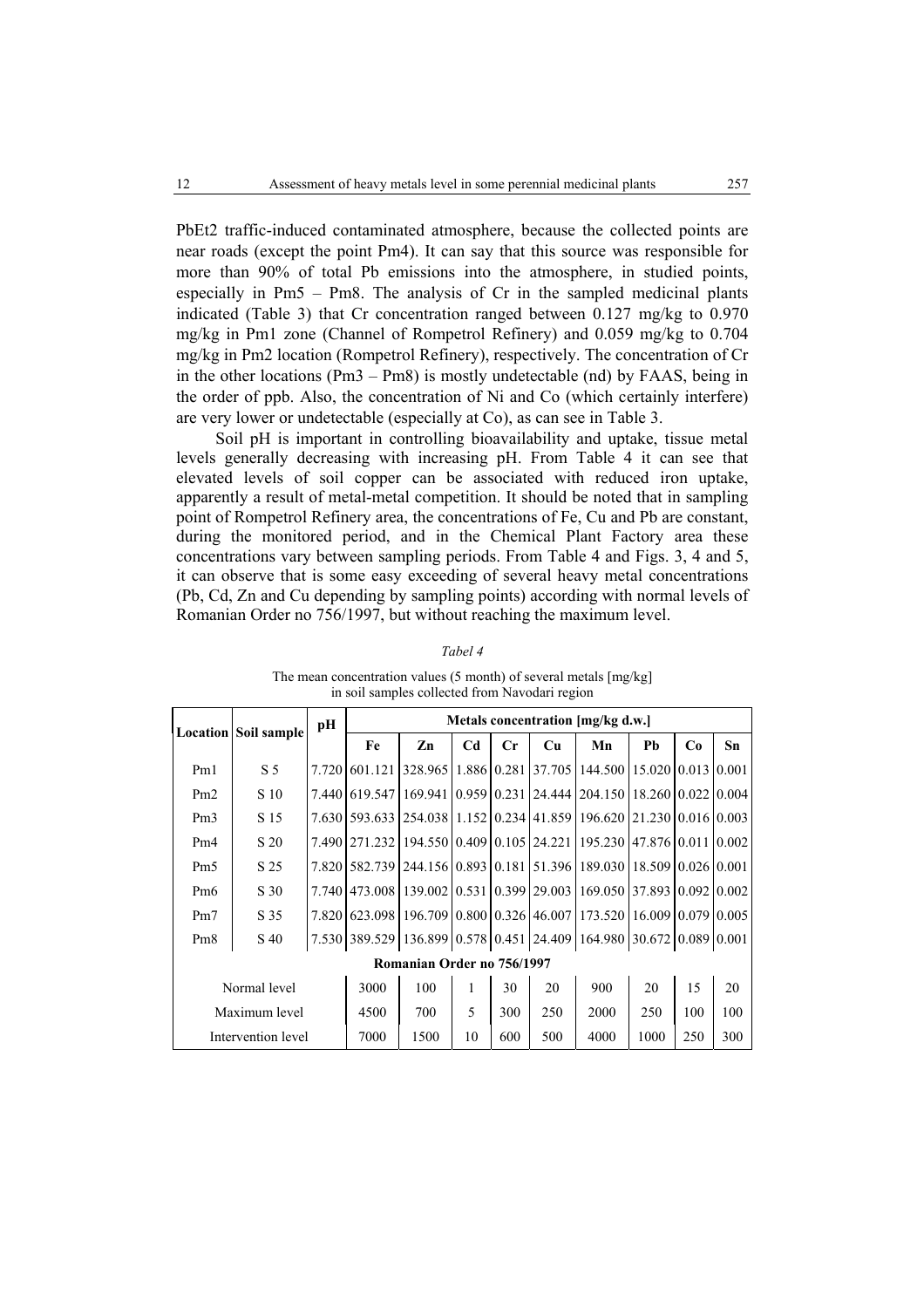

Fig. 3 – Fe, Zn and Mn concentrations in soil samples collected from Navodari.



Fig. 4 – Cu and Pb concentrations in soil samples collected from Navodari.



Fig. 5 – Co, Sn, Cd and Cr concentrations in soil samples collected from Navodari.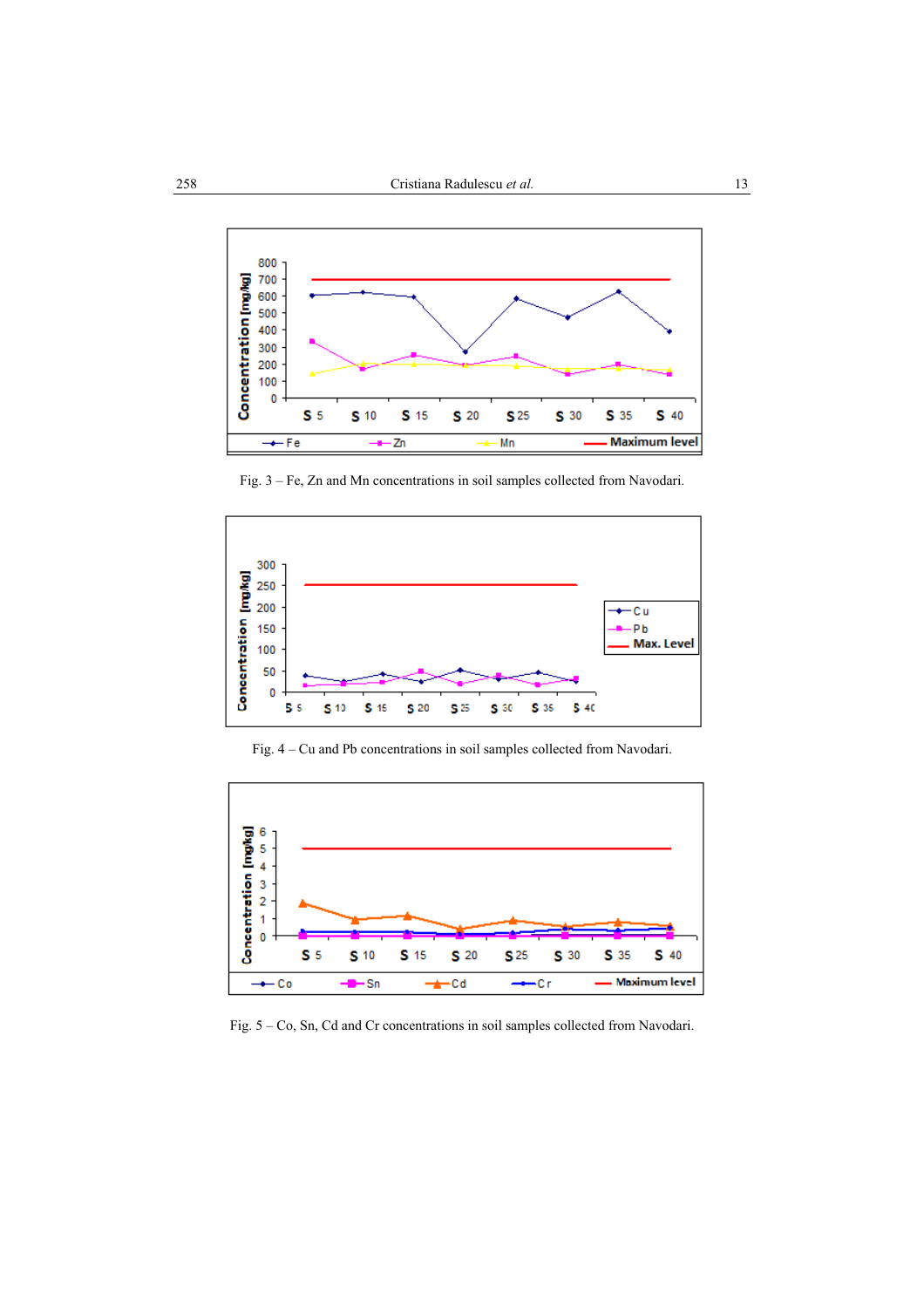## **4. CONCLUSIONS**

This study gives a new perspective about the presence of some trace elements in several indigenous medicinal plants, such as *Matricaria recutita*, *Taraxacum officinale*, *Achillea millefolium,* and *Hypericum perforatum,* and the soils in they grow. The metal composition of these perennial medicinal plants is mainly dependent on the composition of the soil and pH. The rain, temperature and humidity conditions of the air layer right above the ground entail extreme fluctuations of element concentration as well as the pollution sources which are not easy to assess. The obtained data indicates that these plants can accumulate certain metals, and this property can be exploited by the use of these plants for medicinal purposes in addition to their bioactive secondary metabolites constituents. Often, these medicinal plants demonstrate good morphological and physiological responses to heavy metal pollution and from this reason these species can be utilised as bioindicators.

#### REFERENCES

- 1. R.M. Harrison, M.B. Chirgawi, Science of the Total Environment, **83**, 13-34 (1989).
- 2. L.C. Claire, D.C. Adriano, K.S. Sajwan, S.L. Abel, D.P. Thoma, J.T. Driver, *Water, Air, and Soil Pollution*, **59**, 231–240 (1991).
- 3. Adriano, D.C., *Trace elements in the Terrestrial Environments*, Springer-Verlag, Heidelberg, 2001.
- 4. F.A. Swartjes, *Dealing with contaminated sites: from theory towards practical application*, Springer, 2011.
- 5. H.J. Taylor, M.R. Ashmore, J.N.B. Bell, *Air pollution injury to vegetation*, IEHO, London, 1990.
- 6. A. Alfani, G. Batroli, F.A. Rutigliano, G. Maisto, A. Virzo De Santo, Biological Trace Element Research, **51**, *1*, 117–131 (1996).
- 7. E.A. Ali, Environmental Pollution, **81**, 3, 251–255 (1993).
- 8. E. Masarovičová, K. Kráľová, *Medicinal plants past, nowadays, future*, Acta Horticulturae, **749**, 19–27 (2007).
- 9. E. Masarovičová, K. Kráľová, F. Šeršeň, *Plant Responses to Toxic Metal Stress. In: Handbook of Plant and Crop Stress*, 3rd Edition, M. Pessarakli (Ed.), Boca Raton, Crc Press, 2011, pp. 595–634.
- 10. U. Krämer, *Phytoremediation: Novel Approaches to Cleaning Up Polluted Soils*, Current Opinion in Biotechnology, **16**, 2, 133–141 (2005).
- 11. E. Meers, A. Ruttens, M. Hopgood, E. Lesage, F.M.G. Tack, , Chemosphere, **61**, *4*, 561–572 (2005).
- 12. M.R.D. Seaward, Science of the Total Environment, **176**, 129–134, 1995.
- 13. G. Lyons, J. Stangoulis, R. Graham, Nutrition Research Reviews, **16**, *1*, 45–60 (2003).
- 14. S. Mounicou, R. Lobinski, Pure and Applied Chemistry, **80**, *12*, 2565–2575 (2008).
- 15. S.N. Singh, R.D. Tripathi, *Environmental bioremediation technologies*, Springer Verlag, Berlin, Heidelberg, 2007.
- 16. I.V. Popescu, M. Frontasyeva, C. Stihi, Gh.V. Cimpoca, C. Radulescu, G. State, A. Gheboianu, C. Oros, O. Culicov, I. Bancuta, I. Dulama, Romanian Reports in Physics, **63**(S), 1205–1214, 2011.
- 17. G. State, I.V. Popescu, A. Gheboianu, C. Radulescu, I.D. Dulama, I. Bancuta, R. Stirbescu, Romanian Journal of Physics, **56**, *1*–*2*, 240–249 (2011).
- 18. C. Radulescu, C. Stihi, G. Busuioc, A. Gheboianu, I.V. Popescu, Bull. Environ. Contam. Toxocol., **84**, *5*, 641–647 (2010).